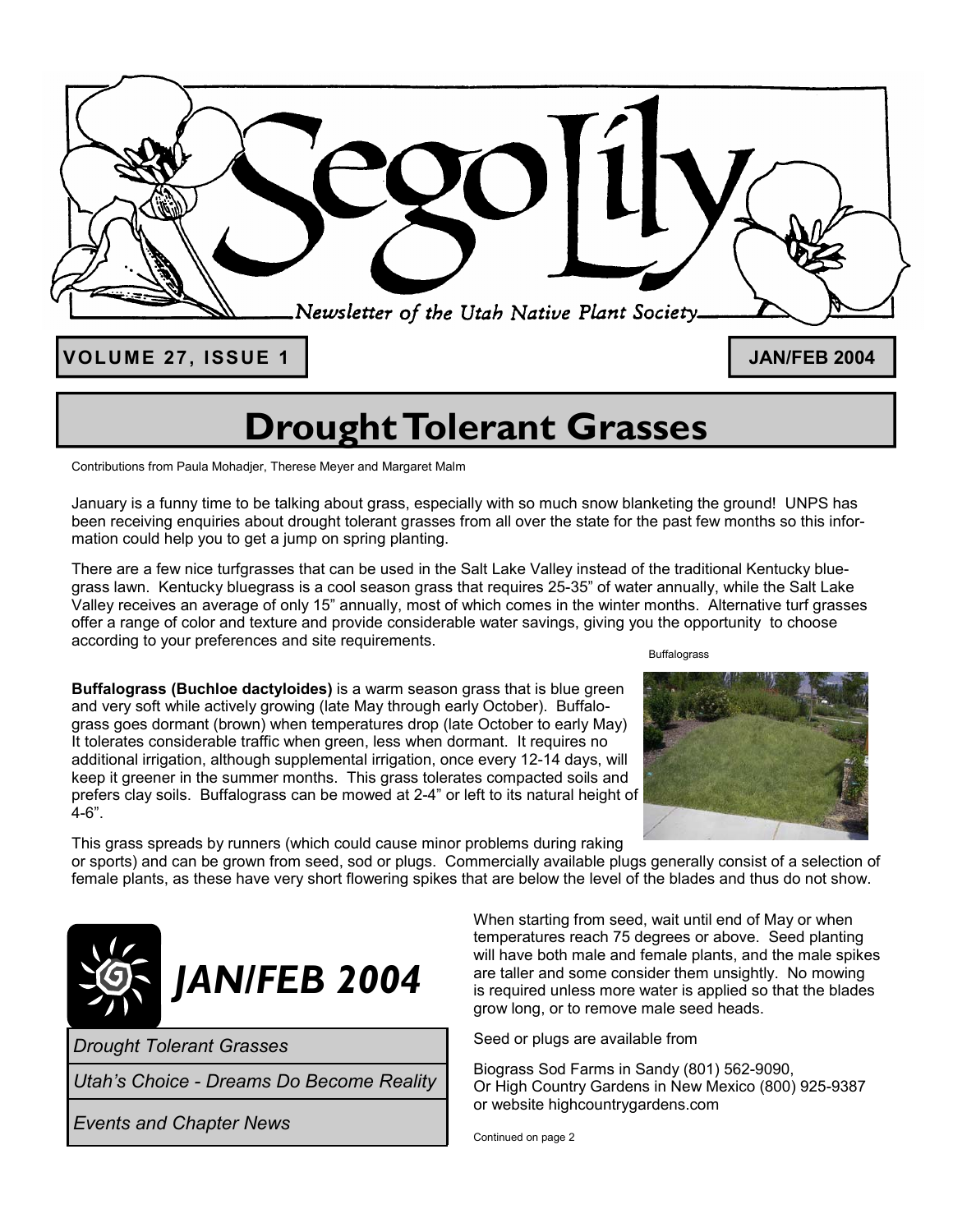Drought Tolerant Grasses cont

**Blue grama (Bouteloua gracilis)** is a warm season Utah native grass that is blue green and soft-textured while actively growing. It is similar to Buffalograss in that it goes dormant (brown) during the cool parts of the year (Oct to May), so the primary complaint is the late greening-up.



It tolerates considerable traffic while actively growing, less while dormant. Blue grama survives on 10" annual precipitation and requires no additional irrigation, although supplemental irrigation, once every 12-14 days, will keep it greener in the summer months. It can be mowed or left un-mowed for a natural prairie look about 18" tall. Blue grama is a bunch grass and is easiest to start from seed once temperatures are above 85° .Seed is available from High Country Gardens, and possible local Utah sources.

**Crested Wheatgrass** is a drought tolerant, cool season bunchgrass that prefers going dormant during hot, dry periods. Crested Wheat grass survives very well on 12-16" of annual precipitation and actually competes poorly with other plants on moist sites. It forms a thick, dense sod once established, that does well without irrigation.

Keeping this grass mowed to a height of 3" or above will produce a nice green sod during its growing season (fall and spring). Seeds are started very easily at a wide range of temperatures and quickly form fibrous roots which can penetrate the soil to depths of 3 to 8 feet deep at maturity.

**Fescue**. Many types of fescues are used in conjunction with or an substitute look-alikes for Kentucky bluegrass,

such as turf-type tall fescue (**Farundinacea**; some examples varieties are '**Bonsai'**  and **'Lion'**) Tall fescue is one of the grasses recommended for the area down around St George, builders are now being urged to use fescue when they put in lawns.

Fescues tolerate shade and recover well after drought. They are cold-hardy and retain most of their green color through winter. If mowed, cut no shorter than 3" to ensure high disease resistance and weed control; cutting lower causes stress and increased disease and weed infiltration. Fescue varieties grow slowly in moderately heavy clay soils and only require between 8-14" of precipitation annually depending on variety.



**Turtleturf®** is a cool season, shade tolerant, bunch grass that is slower growing than Kentucky bluegrass, requiring less maintenance and less fertilizer. Turtleturf® is a relatively new grass and water needs for growing it in the Salt Lake area are under evaluation; a preliminary estimate puts its water needs relatively close to the Fescues. This grass isn't recommended for high traffic areas due to its very slow growth.

**Sideoats grama** is a warm season Utah native grass that is gray-green in . It can survive with as little as 8" of rainfall a year, however, supplemental watering once a month during hot summers will keep the grass more attractive. Un-mowed, it will grow to 24", for a natural prairie look.

Mowed at 3" or above, it forms a bunchgrass sod, spreading by tiller rhizomes. Sideoats grama tolerates dry, drought conditions and grows in any soil type. Sideoats grama is a long-lived, fine textured perennial adapted to rocky slopes, dry areas, and alkaline conditions. Seeding once the soil has warmed up produces an excellent stand. This warm season grass remains green in a similar time period to Blue grama and doesn't tolerate high traffic while dormant.

All the grasses discussed above with the exception of Sideoats grama are displayed with metered irrigation at the JVWCD Demonstration Gardens.

# **Not Recommended**

Bermuda grass. Although it *is* drought tolerant. It is also reported to be too invasive ( it crowds out native grasses), is very hard to keep control of and even harder to eradicate. The texture is also quite wiry.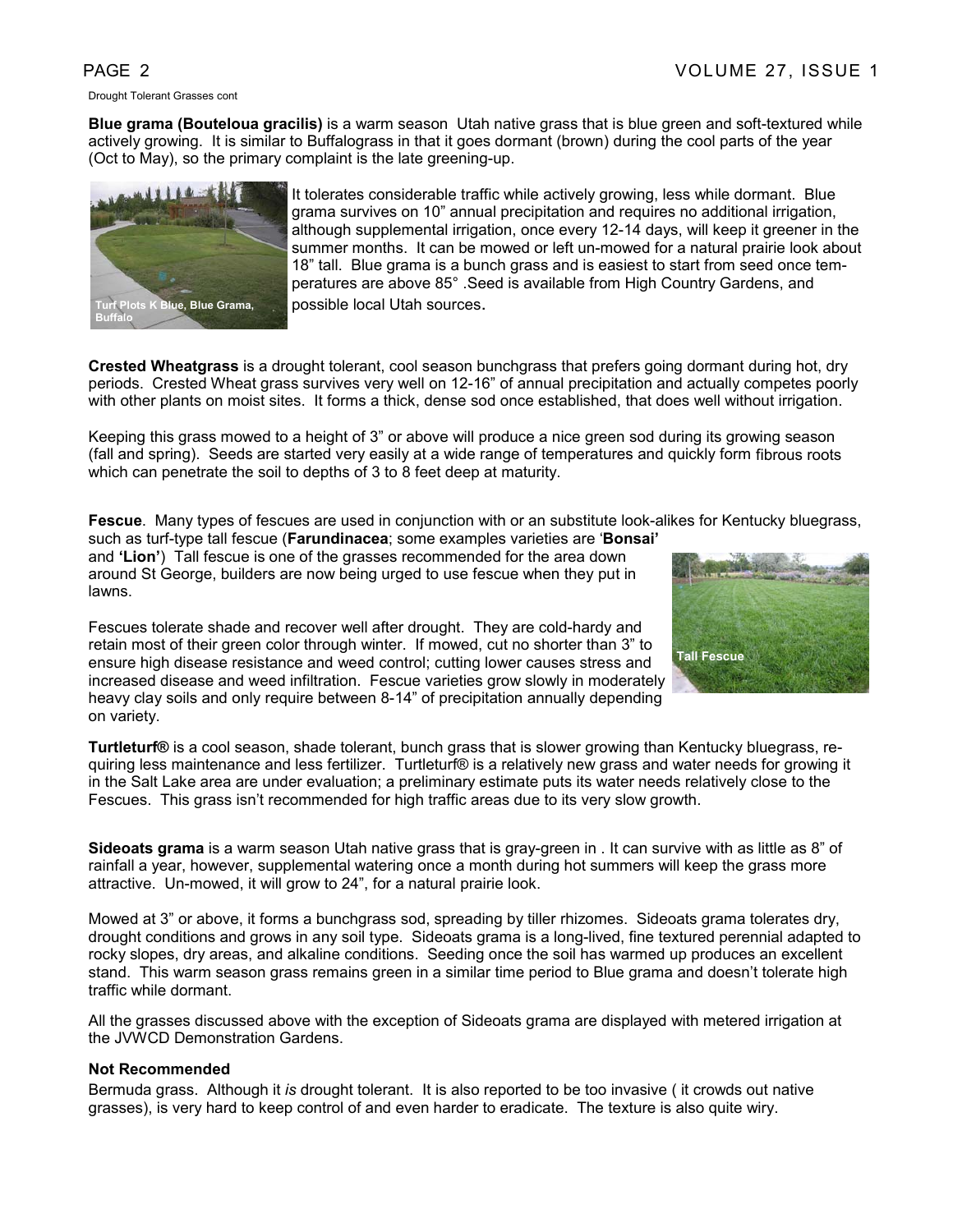# **Utah's Choice - Dreams Do Become Reality**

# Susan Meyer, UNPS Horticulture Chair

The Intermountain Native Plant Growers Association (INPGA) was founded less than a year ago by former UNPS board member and Wildland Nursery owner Janett Warner, along with friends both inside the Utah nursery industry and in the public sector. Since that time, the organization has gone into high gear to promote its chief agenda item, the Utah's Choice plant tagging and consumer education program. The membership has grown from just a handful of founding members to include individuals representing at least thirty different nursery and landscaping businesses in three states. The first allmembership meeting was held in September 2003 at the Utah Botanical Center in Kaysville, and was attended by nearly fifty people, almost all nursery professionals.



**the first annual all-membership meeting.** 

Plans were made at the Kaysville meeting for a variety of activities designed to increase the availability of native plants in the retail nursery trade and to encourage their use in landscaping. These included establishment of a Seed Bank to increase the availability of seeds of native plants to INPGA member growers, as well as developing ideas for stock block plantings maintained by membergrowers to ensure continuing availability of hard-to-obtain seeds over the long term. The Seed Bank project for 2003 made seeds of 24 Utah's Choice species available to members, with total sales of over 300,000 seeds. INPGA member Lone Peak State Conservation Nursery agreed to store the seed inventory and handle the orders. The tagging program has also taken off, with over 25,000 plant tags sold to wholesale growers. We can expect to see substantial numbers of Utah's Choice tagged plants in retail nurseries this coming season.

For the initial promotional effort, thousands of full color Utah's Choice information brochures were distributed free of charge to Water Conservancy Districts, USU Extension Offices, the Utah Division of Water Resources, Red Butte Garden, and other key players. To follow up on this good start, we are targeting the Utah Green Conference, the annual meeting of the Utah Nursery and Landscaping Association to be held this January in St. George.

In addition to the INPGA booth, which will feature our new retail marketing package, we will be participating in a half-day symposium on native plants in the Utah Green Industry.

Activities on the part of two of our partner organizations have helped us considerably in our efforts to raise visibility for native plant landscaping. The first was the publication of the book 'Water Wise: Native Plants for Intermountain Landscapes' by Utah State University Press in June 2003.

This beautiful book, written by faculty and MLA students at USU under the umbrella of the Center for Water Efficient Landscaping, goes a long way toward filling the knowledge gap for people interested in these plants and their uses in the landscape. It includes color photos and fact sheets for over 200 Intermountain native plants. The second important development was the launching of the Virtual Garden native and waterwise plant online database by the Central Utah Water Conservancy District http://pc100.cuwcd.com/gardendemo/

Though still incomplete, this website promises to be the most-used resource for people looking for information on landscaping with native plants, including names of nurseries where each species can be purchased locally.

INPGA has benefited from cash and in kind contributions from a number of organizations, including the USU Utah Botanical Center and Center for Water-Efficient Landscaping, the Central Utah Water Conservancy District, the Jordan Valley Water Conservancy District, the Utah Division of Water Resources, and the Utah Native Plant Society. But most of the work of the organization is carried out by dedicated volunteers, including our elected officers:

Amy Howa Croft, President, Michelle Cook, Secretary, and especially Linda Oswald, Treasurer. Janett Warner and myself act as Executive Directors of the Utah's Choice Program, with advice from an Executive Committee that includes the above officers along with Roger Kjelgren of USU, Robert Johnson of Great Basin Natives, and Edie Trimmer of the Lone Peak State Conservation Nursery. A long awaited event took place in mid-December 2003--the launching of our dedicated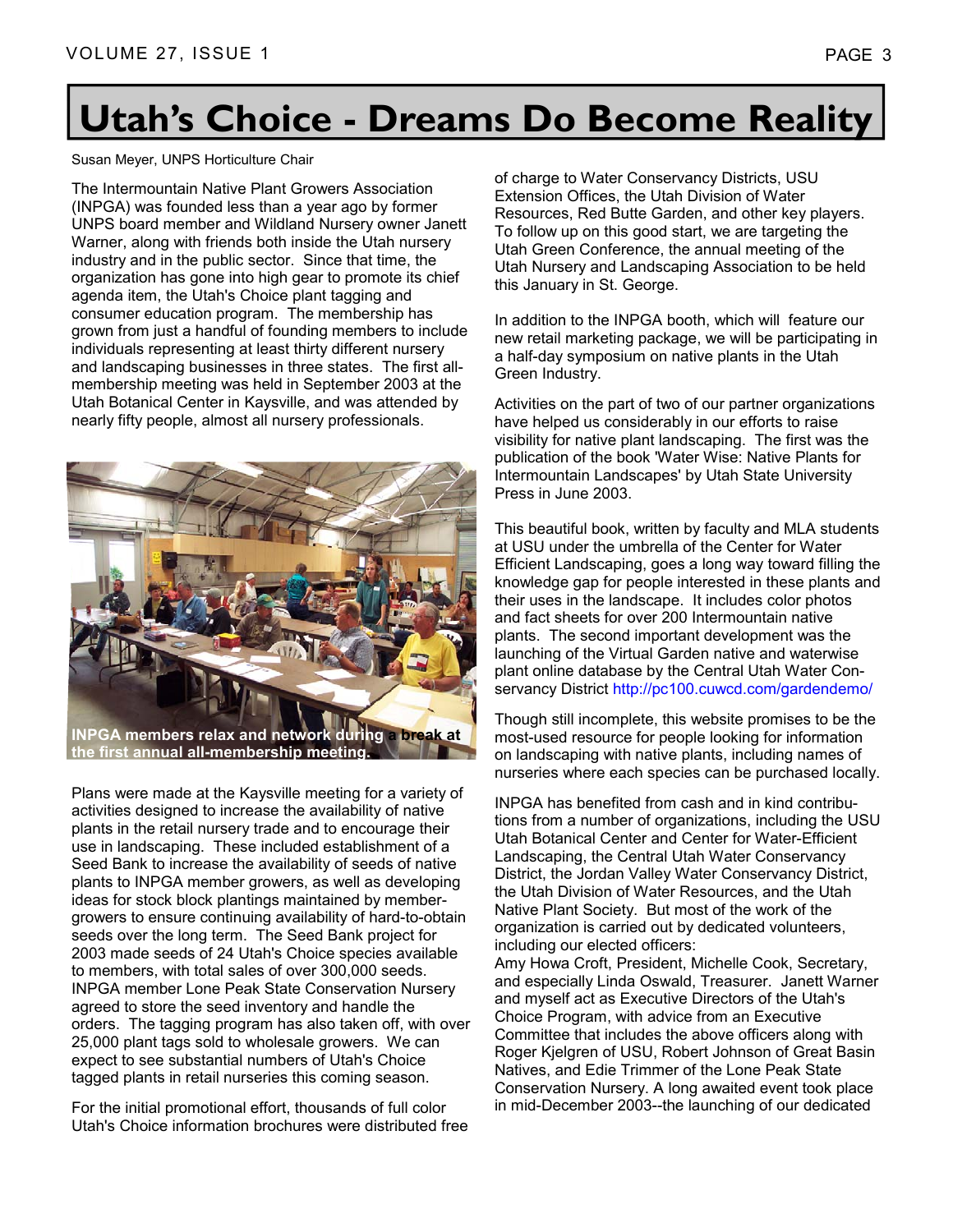website at www.utahschoice.org. Check it out for pictures of the Utah's Choice plant lineup, information about INPGA, instructions on how to obtain promotional materials, and links to partner websites and other resources. Our site too is still in its infancy, but we hope to build it into another useful web resource over the coming months.

*The most important thing you all can do right now to help get more respect for Utah native plants is to go to your favorite retail nursery and ask for Utah's Choice*. It would also be great if you could call in to the KSL Garden Show and ask pointed questions about our program!



# **Events and Chapter News**

# **Utah Native Plant Propagation Workshops**

(NOTE: at press time we were attempting to achieve a discount for attendance by UNPS members since the workshops outlined below are co-sponsored by UNPS and were developed by UNPS and spearheaded by our horticultural chair and past chairperson, Dr. Susan Meyer. We suggest that when registering, indicate that you are a UNPS member and request a \$5 discount.)

\$20, general public. \$15, Utah Master Gardeners (active members only).

Utah Native Plant Society and Utah State University Extension Master Gardeners are cooperating to present Utah native plant propagation workshops in 2004.

Plant seeds of Utah native plants chosen to perform well in your landscape. Seedlings will grow into a beautiful, water-conserving assortment of plants. Every participant will plant 72 cells in a special book-trainer tray, and take it home with instructions on how to grow and transplant the plants successfully. Available seeds will include: Cliffrose, Bitterbrush, Alkali Sacaton, Utah Yucca, Shining Muttongrass, James Buckwheat, Gooseberryleaf Globemallow, Utah Sweetvetch, Prince's Plume, and Mountain Big Sagebrush.

Register for classes by calling the USU Extension in the county holding the class.

Salt Lake: 801-468-3179; Davis: 801-451-3204; Thanksgiving Point: 801-768-7443; Cache Co.: 435-752-6263.

# **Class dates and locations:**

# **Salt Lake County**:

February 17, Tuesday. 6:30 PM - 8:30 PM. Mt. Jordan Middle School, 9360S 300 E, Sandy.

February 21, Saturday, 9AM - 11AM, Cactus and Tropicals, 2735 S 2000 E,SLC.

February 24, Tuesday. 5:30 - 7:30PM. Salt Lake County Govt Bldg, 2001 S State St., SLC. Room S-1007-8.

February 28, Saturday. 9AM - 11AM. Murray City Park, 53rd S and State St, Murray.

March 6, Saturday. 1PM - 4PM. 3540 S Market St (2820 W), West Valley City.

March 10, Wednesday. 6PM - 9PM. Sandy City's Lone Peak Pavilion, 700 E 10140 S, Sandy.

#### **Cache County**:

March 6, Saturday. 9AM - 11AM. USU Teaching Greenhouse, Logan.

March 10, Wednesday. 6PM - 8PM. USU Teaching Greenhouse, Logan.

#### **Thanksgiving Garden Visitor Center**:

March 13, Saturday. 9AM - 11AM. Garden Center classroom.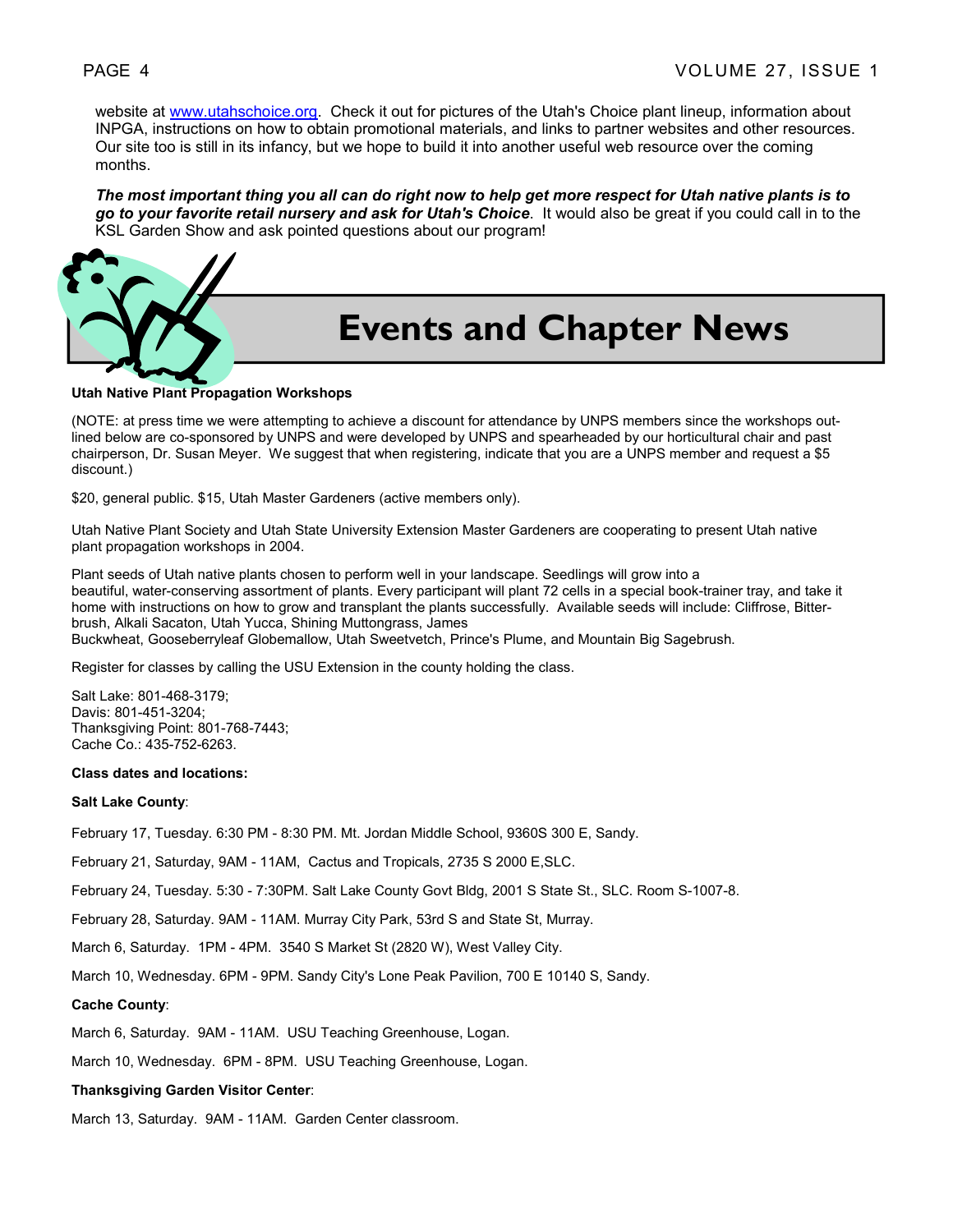# **Davis County**:

March 13, Saturday. 9AM - 11AM. Utah Botanical Center.

General contact re: the above

Maggie Wolf 801-468-3171

maggiew@ext.usu.edu

www.usuextension.slco.org

# **Chapter News**

The **Utah Valley** Chapter last met November 21, 2003.

As the program, we invited members to share their photos and slides with the group, and to donate some for the chapter's use. Lyle Jensen, Kim Despain and Denise Van Keuren showed many great images of Utah flowers and landscapes in a variety of formats. Lyle donated use of a CD of some of his wonderful jpeg images, that will be used for UNPS publications and presentations.

The chapter's planned dates for 2004 meetings are: February 20, May 21, August 20 and November 19, 2004, all Friday evenings.

Pot luck dinners will start at 6 p.m., and the meeting starts at 7 p.m. The meeting place is the Federal Building, corner of 100 West and 100 North in Provo.

Speakers haven't been decided upon yet.

Also on the planning board for 2004 are several field trips, a garden tour, a propagation workshop and continuing work with partners to promote heritage gardens, vegetative restoration, fighting weed invasions and public education.

Check your records, and if your membership has expired (many have!) please rejoin now!"

# **Position in Boise with BLM Fire Science**

**Vacancy Announcement Number:** BLM/FA-04-10-DE

**Opening Date:** Wednesday, November 26, 2003

**Closing Date:** Thursday, January 15, 2004

# **Position: Joint Fire Science Program Manager**

**Series & Grade:** GS-0401-14/15

**Promotion Potential:** 15

**Salary:** 79,344.00 USD Annually

# **Duty Locations:** 1 vacancy - Boise, ID

**Remarks:** One permanent full-time position - Open to all qualified U.S. citizens. - Applications submitted by mail or hand delivered must be received in our office by close of business (4:30 pm Mountain Standard Time) on the closing date of the announcement.

Get the full details at http://jobsearch.usajobs.opm.gov/getjob.asp?JobID=20016939

# **Report on Annual Members Meeting**

Our annual meeting in Logan went very well. The new world food and decor were wonderful and Dr. Shaw's talk on pollination was very interesting.

Many thanks to Steve, Tami, Dave, Geno, Jackie and the rest of the Logan Chapter for putting on the best meeting in years. We also toured the Intermountain Herbarium, thanks to Michael for opening up on Saturday and giving us the grand tour.

And yes all of the old board members (who wanted to be) and chapter presidents were reelected along with a few new volunteers.

# **Expert to teach Grass Workshop**

# **Dr. Mary Barkworth, world expert in the Grass Taxonomy, is leading a Grass Workshop for UNPS**.

**When**: 9 a.m - 4 p.m., Saturday, January 31, 2004 (note: this is a re-scheduled date)

**Where**: Intermountain Herbarium (below Junction Cafeteria, USU Campus, Logan Utah)

**Cost**: \$10 (UNPS members), \$15 (non-members) payable to the Intermountain Herbarium

**Outline**: Grasses, grass structures, common genera, some keying, including use of an interactive key

**Sign up?** mary@biology.usu.edu or call 435-797-0061 or check out the UNPS Website at

http://www.unps.org/miscpdf/grassworkshop.pdf